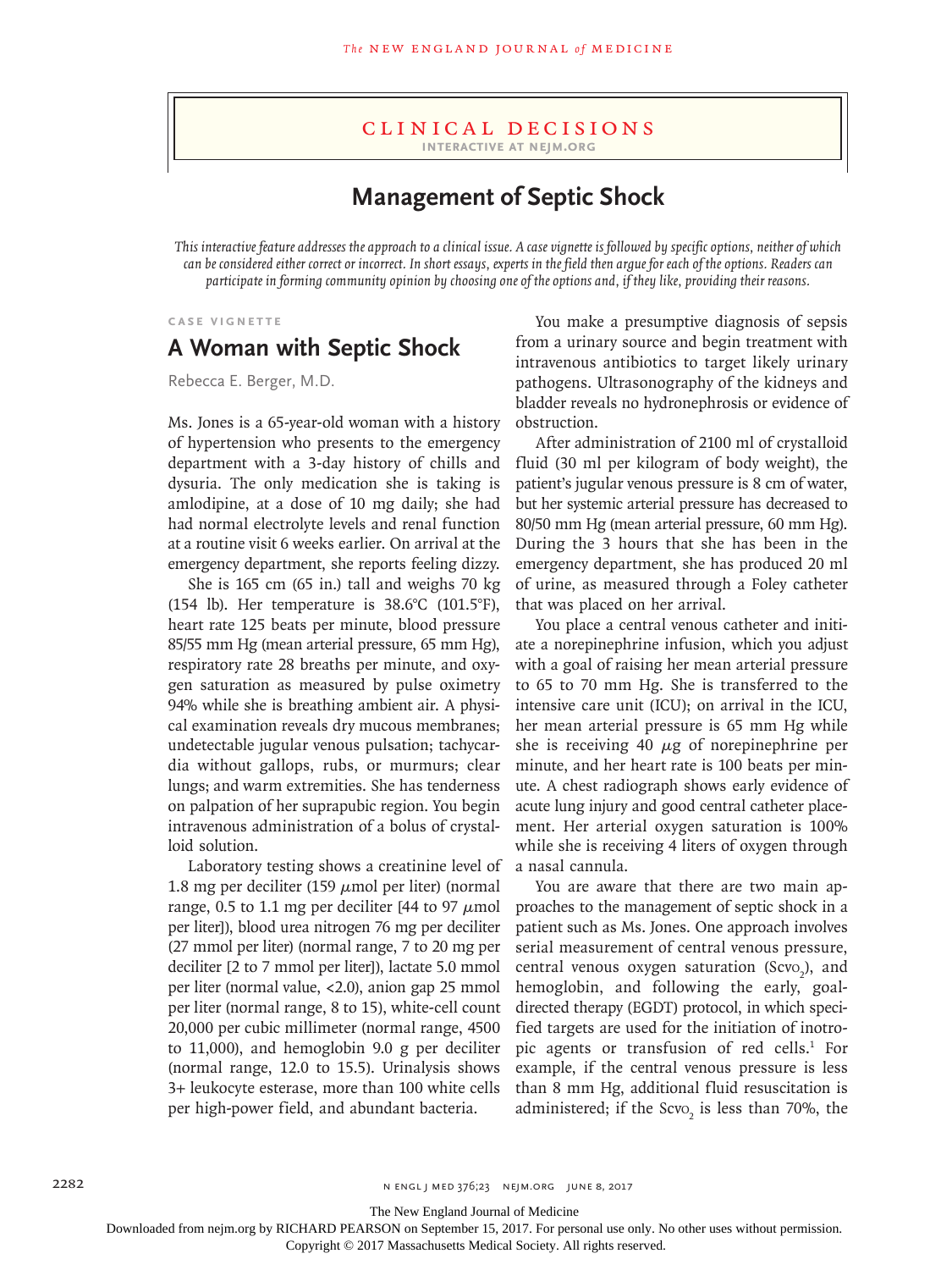patient receives a transfusion of red cells until a **Treatment Options** hematocrit goal of at least 30% is reached, and if the  $S$ cvo<sub>2</sub> remains less than 70%, inotropic support is initiated.

The second approach involves continuing intravenous administration of antibiotics and vasopressors, guided by clinical signs including blood pressure and urine output, without serial central venous pressure monitoring, serial  $\text{Scvo}_2$  monitoring, transfusion of red cells, or administration of inotropic agents. You are undecided about which of these approaches would maximize the chance of survival for your patient with septic shock.

### **Option 1**

## **Follow the EGDT Protocol**

Emanuel Rivers, M.D.

Ms. Jones has been admitted to the ICU with septic shock and is receiving vasopressors to elevate her mean arterial pressure. Shortly after her arrival, her condition deteriorates, and intubation and mechanical ventilation are initiated because of acute lung injury. The increased lactate level and low  $\text{Scvo}_2$  indicate inadequacy of systemic oxygen delivery (hypoxia, anemia, or decreased cardiac output) to meet demands (increased work of breathing).

The EGDT protocol expanded the landscape of sepsis management outside the ICU with a series of steps.<sup>1</sup> Step one is early detection of patients at high risk for infection according to the criteria for diagnosis of the systemic inflammatory response syndrome, followed by culturing of appropriate specimens and initiation of antibiotics. Step two is risk stratification on the basis of serum lactate levels, response to fluid challenge if the patient has hypotension, or both, for appropriate disposition. Patients who are stratified for risk on the basis of lactate level and a fluid challenge of 30 ml per kilogram have more than 19% lower mortality than patients who are not stratified in this way.<sup>2</sup> Early risk stratification also reduces mortality from acute cardiopulmonary deterioration, which may occur in up to 20% of patients in the early course of septic shock.<sup>2</sup> These initial steps alone or in combination significantly affect mortality.<sup>2</sup>

Which of the following treatment strategies should you pursue for this patient?

- **1. Follow the EGDT protocol.**
- **2. Monitor the patient and administer treatment on the basis of clinical signs.**

To aid in your decision making, each of these approaches is defended in a short essay by an expert in the field. Given your knowledge of the patient and the points made by the experts, which option would you choose? Make your choice, vote, and offer your comments at NEJM.org.

The remaining steps of the EGDT protocol include effective hemodynamic management of preload, afterload, and cardiac contractility and assessment of perfusion to balance systemic oxygen delivery with demands by measurement of Scvo<sub>2</sub> and central venous pressure. Early placement of a central venous catheter has been associated with improved outcomes.<sup>2</sup> A low Scvo<sub>2</sub> on admission to the ICU is associated with mortality that is at least 10% higher than that with a normal  $S$ cvo<sub>2</sub>.<sup>3</sup> Normalization of  $S$ cvo<sub>2</sub> in acute lung injury is associated with decreased duration of mechanical ventilation and 15% lower mortality.<sup>4</sup> If the Scvo<sub>2</sub> is low and the partial pressure of arterial oxygen (Pao<sub>2</sub>) is normal, effective hemodynamic support begins with transfusion of one unit of packed red cells to attain a hemoglobin level above 10 g per deciliter. Although the hemoglobin target in this hemodynamic phenotype (low  $S$ cvo<sub>2</sub> and increased lactate level) is not known, transfusion has not been associated with increased complications and may decrease the risk of death.5,6 After correction of arterial oxygen content with transfusion, the remaining variable that has to be addressed to correct oxygen delivery is decreased cardiac output (myocardial suppression, which can occur in up to 15% of patients). Inotropic agents, such as dobutamine, are included in the EGDT algorithm to increase cardiac output.<sup>2</sup>

After the original EGDT trial was performed and the Surviving Sepsis Campaign was initiated, the standard of care changed, and mortality from sepsis has decreased over the past decade.<sup>2</sup> A recent meta-analysis of three trials (Protocolized

The New England Journal of Medicine

Downloaded from nejm.org by RICHARD PEARSON on September 15, 2017. For personal use only. No other uses without permission.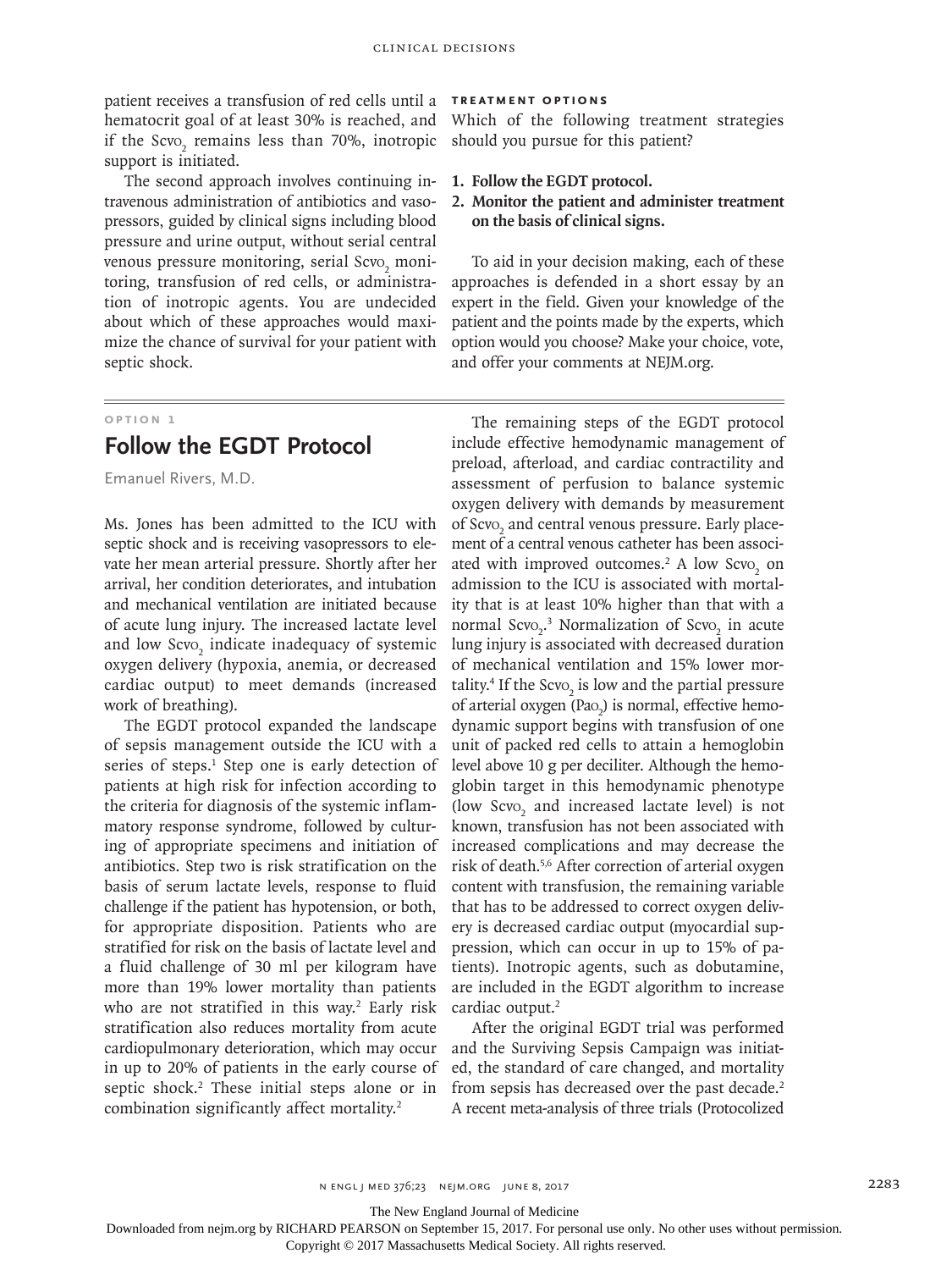Resuscitation in Sepsis Meta-Analysis [PRISM]) concluded that there was no mortality benefit of protocolized care for sepsis.<sup>7</sup> However, the PRISM trials provided steps one and two of the EGDT protocol as usual care for all treatment groups before randomization, and the care was unblinded. As a result, many of the patients had reached normal Scvo<sub>2</sub> and central venous pressure values by the time of randomization and also had a lower baseline illness severity, as evidenced by the fact that mechanical ventilation rates were lower than those in the original EGDT trial. These patients had little or no chance to benefit from the later steps in the EGDT algorithm that targeted Scvo<sub>2</sub>-guided effective hemodynamic management. In addition, ICU admission in these three trials occurred within 2 to 3 hours after presentation, as compared with 6 to 8 hours in the original EGDT study. Although early admission to the ICU is a worthwhile goal, it is not a universal reality; thus, the results are not generalizable.

The results of the PRISM trials confirm that early intervention strategies, including early detection of sepsis, risk stratification, early administration of antibiotics, and appropriate fluid resuscitation, improve the outcomes in patients with severe sepsis and septic shock. All these steps were components of the original EGDT protocol and led to historically low mortality rates in both the control groups and the intervention groups in the PRISM studies.<sup>2</sup> However, because of the limitations of the PRISM trials with respect to the patient populations and trial methods, the potential benefit of the EGDT steps that involved effective hemodynamic management was diminished, which increased the probability of equivalency among the treatment groups.<sup>2</sup>

In the case of Ms. Jones, I would continue monitoring her condition by serial measurements of central venous pressure, Scvo<sub>2</sub>, and lactate levels and following the EGDT protocol. EGDT is more effective than usual care across a broader range of hemodynamic phenotypes, including in patients receiving mechanical ventilation. This strategy maximizes her chances of survival from septic shock.

Disclosure forms provided by the author are available at NEJM.org.

From the Department of Emergency Medicine, Henry Ford Hospital, Detroit.

**Option 2**

# **Monitor the Patient and Administer Treatment on the Basis of Clinical Signs**

Mitchell M. Levy, M.D.

Ms. Jones has been admitted to the ICU with septic shock and is receiving vasopressors; she has received 30 ml per kilogram of fluid resuscitation but continues to have hypotension and oliguria. Her treatment should include continuation of intravenous antibiotics and vasopressors, together with further volume resuscitation guided by lactate levels and blood pressure, and should not include serial measurement of central venous pressure or Scvo<sub>2</sub>. I would not administer blood transfusions or inotropic agents on the basis of prespecified target values.

Resuscitation targets and goals have been debated extensively among critical care specialists. In 2001, a trial performed by Rivers et al.<sup>1</sup> provided clinicians with practical, evidence-based targets for resuscitation with the EGDT algorithm, which was aimed at reducing mortality among patients as it had in the trial. Given the dearth of previously proven resuscitation targets, the field moved quickly to adopt EGDT, including its incorporation into international guidelines. For the next 13 years, the study by Rivers et al. redefined the resuscitation of critically ill patients and established the importance of early, aggressive fluid intervention for resuscitation of patients with septic shock.

However, the Protocolized Care for Early Septic Shock (ProCESS),<sup>8</sup> Protocolised Management in Sepsis (ProMISE),<sup>9</sup> and Australasian Resuscitation in Sepsis Evaluation (ARISE)<sup>10</sup> trials, as well as PRISM,7 which was the patient-level metaanalysis of those three trials, failed to confirm the survival advantage of protocolized targets for central venous pressure, Scvo<sub>2</sub>, and hemoglobin in sepsis resuscitation. It is important for clinicians to realize that even in the ARISE and ProCESS trials, after patients received 30 ml per kilogram of fluid resuscitation, the mean Scvo<sub>2</sub> before randomization was already more than 70%, which was the target in the intervention group in the study by Rivers et al. However, with the publication of the PRISM patient-level meta-analysis,

The New England Journal of Medicine

Downloaded from nejm.org by RICHARD PEARSON on September 15, 2017. For personal use only. No other uses without permission.